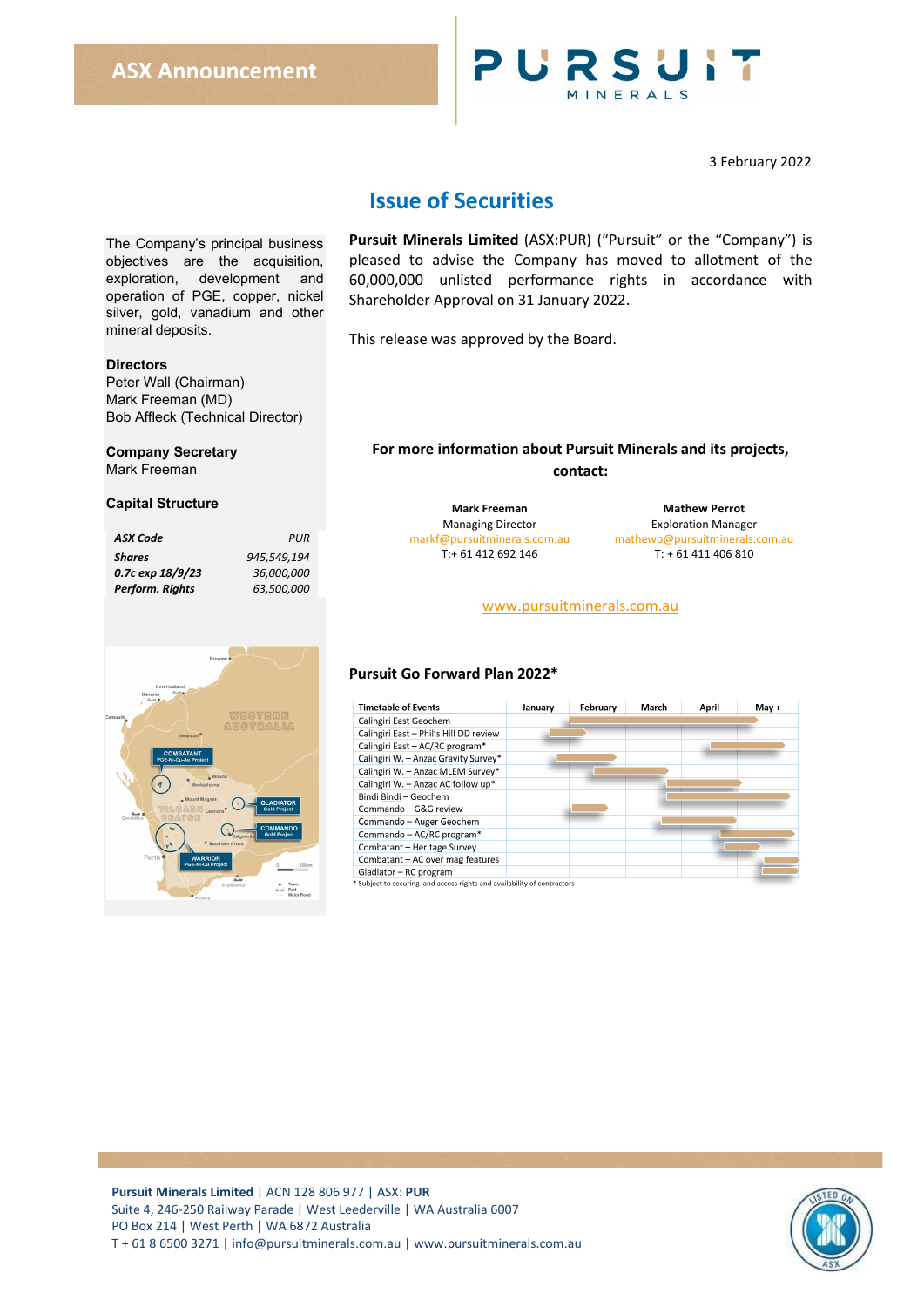*Rule 3.19A.2*

# **Appendix 3Y**

# **Change of Director's Interest Notice**

*Information or documents not available now must be given to ASX as soon as available. Information and documents given to ASX become ASX's property and may be made public.*

Introduced 30/9/2001.Amended 1/1/11

|            | Name of entity PURSUIT MINERALS LIMITED |
|------------|-----------------------------------------|
| <b>ABN</b> | 27 128 806 977                          |

We (the entity) give ASX the following information under listing rule 3.19A.2 and as agent for the director for the purposes of section 205G of the Corporations Act.

| <b>Name of Director</b> | Peter Christopher Wall |
|-------------------------|------------------------|
| Date of last notice     | 17 November 2020       |

#### **Part 1 - Change of director's relevant interests in securities**

*In the case of a trust, this includes interests in the trust made available by the responsible entity of the trust*

Note: In the case of a company, interests which come within paragraph (i) of the definition of "notifiable interest of a director" should be disclosed in this part.

| Direct or indirect interest                                                                                                                         | Indirect                                                                                                                                                                                   |
|-----------------------------------------------------------------------------------------------------------------------------------------------------|--------------------------------------------------------------------------------------------------------------------------------------------------------------------------------------------|
| Nature of indirect interest<br>(including registered holder)<br>Note: Provide details of the circumstances giving rise to the relevant<br>interest. | A. Pheakes Pty Ltd $-$ an entity in which<br>Mr Wall has an interest<br>B. Peter Christopher Wall and Tanya-<br>Lee Wall - superannuation fund in<br>which Mr Wall has an interest         |
| Date of change                                                                                                                                      | 3 February 2022                                                                                                                                                                            |
| No. of securities held prior to change<br>Pheakes Pty Ltd                                                                                           | 19,975,547 fully paid ordinary shares<br>450,450 Options (exercisable \$0.10, expiry<br>31 October 2021)<br>13,000,000 Unlisted Options (exercisable<br>\$0.007, expiry 18 September 2023) |
| Peter Christopher Wall and Tanya-Lee Wall<br>- Superannuation fund                                                                                  | 9,030,458 fully paid ordinary shares<br>900,901 Options (exercisable \$0.10, expiry<br>31 October 2021)                                                                                    |
| <b>Class</b>                                                                                                                                        | Performance rights                                                                                                                                                                         |

<sup>+</sup> See chapter 19 for defined terms.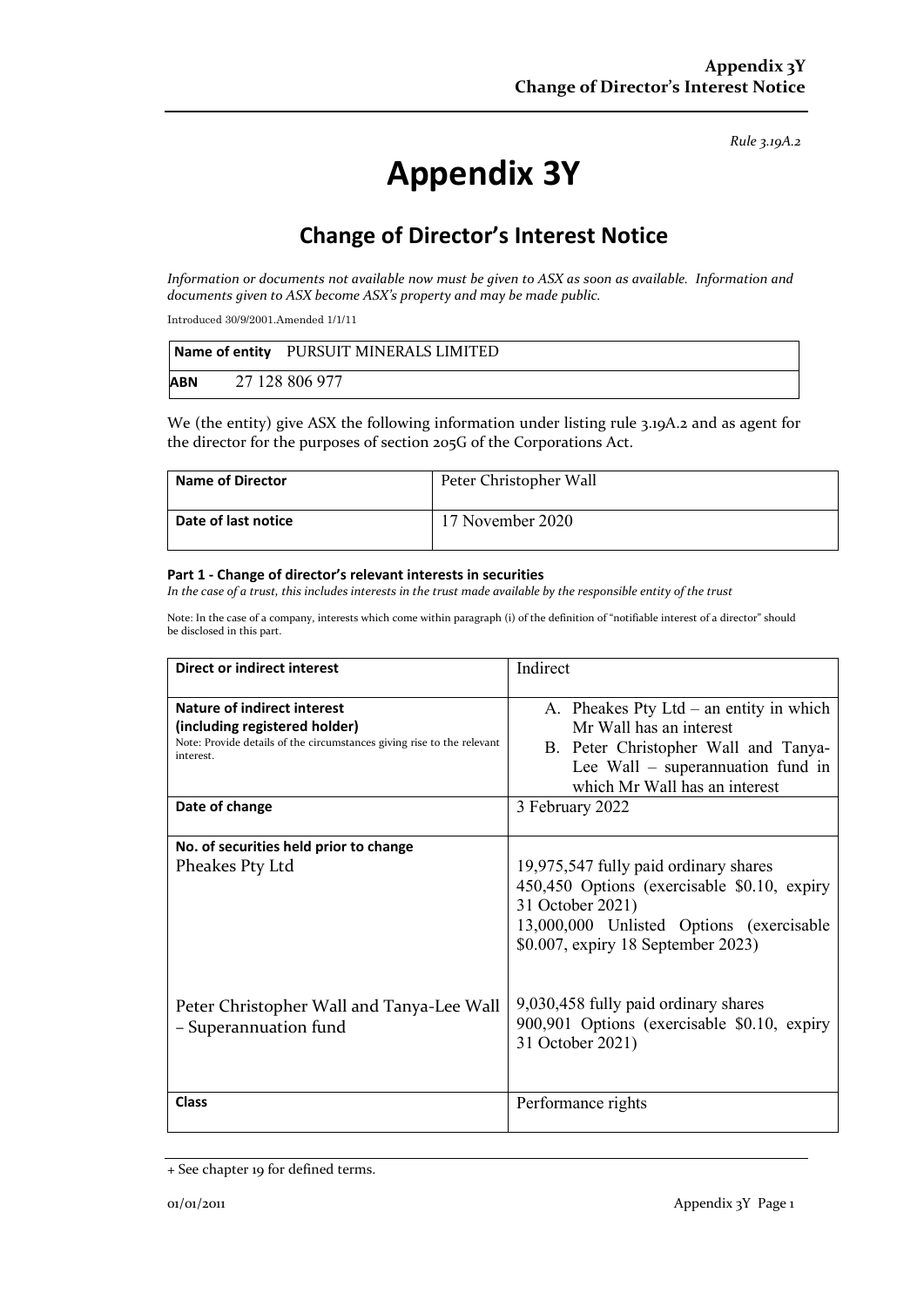| <b>Number acquired</b>                                                                                                                                                     | 5,000,000 Performance Rights A<br>5,000,000 Performance Rights B<br>5,000,000 Performance Rights C                                                                                                                                                                                               |
|----------------------------------------------------------------------------------------------------------------------------------------------------------------------------|--------------------------------------------------------------------------------------------------------------------------------------------------------------------------------------------------------------------------------------------------------------------------------------------------|
| <b>Number disposed</b>                                                                                                                                                     | nil                                                                                                                                                                                                                                                                                              |
| <b>Value/Consideration</b><br>Note: If consideration is non-cash, provide details and estimated<br>valuation                                                               | nil                                                                                                                                                                                                                                                                                              |
| No. of securities held after change                                                                                                                                        |                                                                                                                                                                                                                                                                                                  |
| Pheakes Pty Ltd                                                                                                                                                            | 19,975,547 fully paid ordinary shares<br>450,450 Options (exercisable \$0.10, expiry<br>31 October 2021)<br>13,000,000 Unlisted Options (exercisable<br>\$0.007, expiry 18 September 2023)<br>5,000,000 Performance Rights A<br>5,000,000 Performance Rights B<br>5,000,000 Performance Rights C |
| Peter Christopher Wall and Tanya-Lee Wall<br>- Superannuation fund                                                                                                         | 9,030,458 fully paid ordinary shares<br>900,901 Options (exercisable \$0.10, expiry<br>31 October 2021)                                                                                                                                                                                          |
| Nature of change<br>Example: on-market trade, off-market trade, exercise of options,<br>issue of securities under dividend reinvestment plan, participation in<br>buy-back | issued<br>Performance<br>rights<br>following<br>shareholder approval given at the Annual<br>General Meeting held 31 January 2022.                                                                                                                                                                |

## **Part 2 – Change of director's interests in contracts**

Note: In the case of a company, interests which come within paragraph (ii) of the definition of "notifiable interest of a director" should be disclosed in this part.

| <b>Detail of contract</b>                                                                                                                                                   | N/A |
|-----------------------------------------------------------------------------------------------------------------------------------------------------------------------------|-----|
| <b>Nature of interest</b>                                                                                                                                                   | N/A |
| Name of registered holder<br>(if issued securities)                                                                                                                         | N/A |
| Date of change                                                                                                                                                              | N/A |
| No. and class of securities to which<br>interest related prior to change<br>Note: Details are only required for a contract in<br>relation to which the interest has changed | N/A |
| Interest acquired                                                                                                                                                           | N/A |

<sup>+</sup> See chapter 19 for defined terms.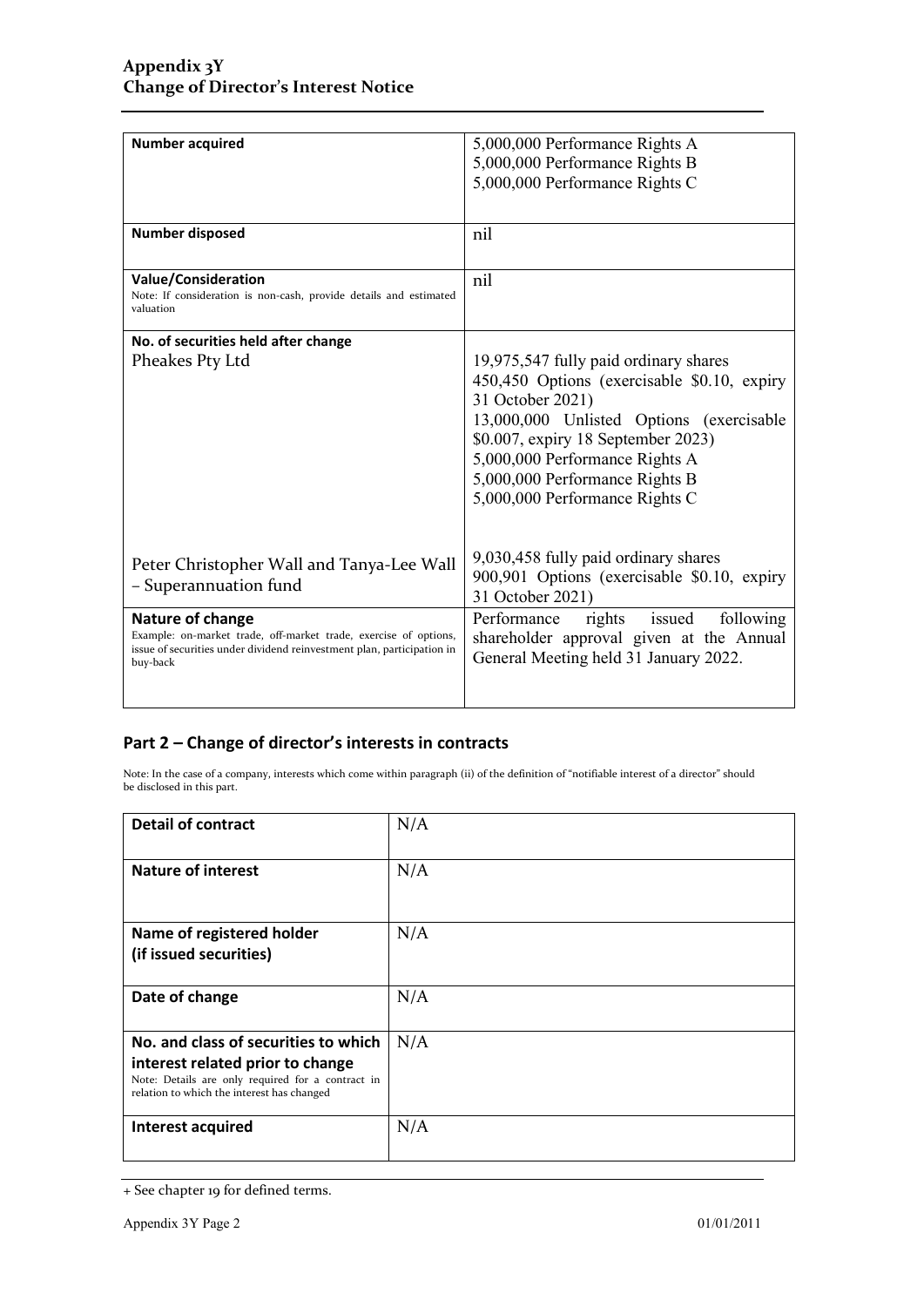| Interest disposed                                                                                               | N/A |
|-----------------------------------------------------------------------------------------------------------------|-----|
| <b>Value/Consideration</b><br>Note: If consideration is non-cash, provide details<br>and an estimated valuation | N/A |
| Interest after change                                                                                           | N/A |

# **Part 3 – +Closed period**

| Were the interests in the securities or contracts detailed $\vert$ No<br>above traded during a +closed period where prior written<br>clearance was required? |  |
|--------------------------------------------------------------------------------------------------------------------------------------------------------------|--|
| If so, was prior written clearance provided to allow the trade $\vert$ N/A<br>to proceed during this period?                                                 |  |
| If prior written clearance was provided, on what date was $\vert$ N/A<br>this provided?                                                                      |  |

<sup>+</sup> See chapter 19 for defined terms.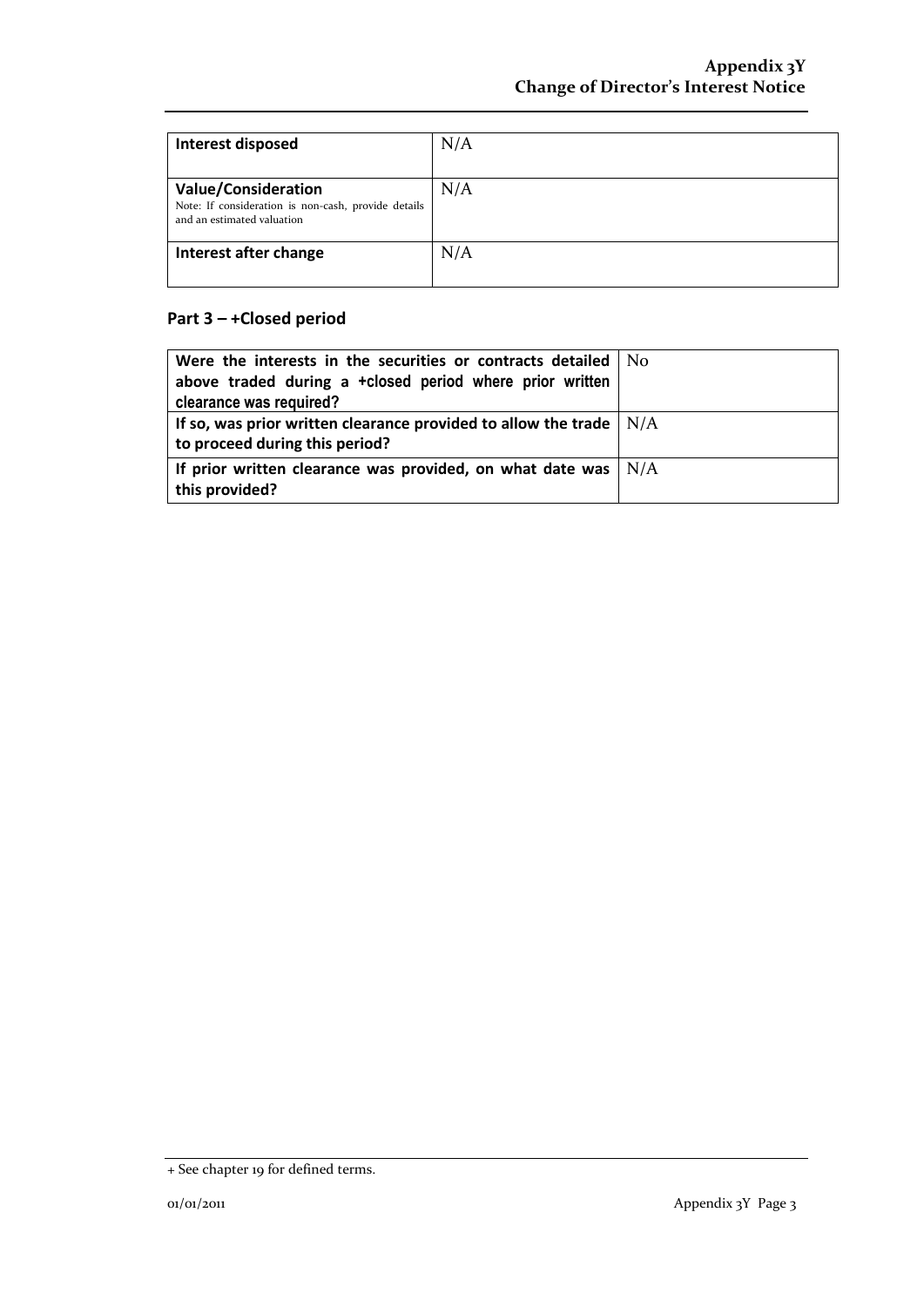*Rule 3.19A.2*

# **Appendix 3Y**

# **Change of Director's Interest Notice**

*Information or documents not available now must be given to ASX as soon as available. Information and documents given to ASX become ASX's property and may be made public.*

Introduced 30/9/2001.Amended 1/1/11

|            | Name of entity PURSUIT MINERALS LIMITED |
|------------|-----------------------------------------|
| <b>ABN</b> | 27 128 806 977                          |

We (the entity) give ASX the following information under listing rule 3.19A.2 and as agent for the director for the purposes of section 205G of the Corporations Act.

| <b>Name of Director</b> | Mark Freeman     |
|-------------------------|------------------|
| Date of last notice     | 17 November 2020 |

#### **Part 1 - Change of director's relevant interests in securities**

*In the case of a trust, this includes interests in the trust made available by the responsible entity of the trust*

Note: In the case of a company, interests which come within paragraph (i) of the definition of "notifiable interest of a director" should be disclosed in this part.

| Direct or indirect interest                                                                                  | Indirect                                                                            |
|--------------------------------------------------------------------------------------------------------------|-------------------------------------------------------------------------------------|
| Nature of indirect interest<br>(including registered holder)                                                 | Mark Freeman Family Trust $-$ a family trust<br>in which Mr Freeman has an interest |
| Note: Provide details of the circumstances giving rise to the relevant<br>interest.                          |                                                                                     |
| Date of change                                                                                               | 3 February 2022                                                                     |
| No. of securities held prior to change                                                                       | 2,571,429 fully paid ordinary shares                                                |
|                                                                                                              | 23,000,000 Unlisted Options (exercisable at<br>\$0.007 on 18 September 2023)        |
| <b>Class</b>                                                                                                 | Performance rights                                                                  |
| <b>Number acquired</b>                                                                                       | 6,666,667 Performance Rights A                                                      |
|                                                                                                              | 6,666,667 Performance Rights B                                                      |
|                                                                                                              | 6,666,667 Performance Rights C                                                      |
| <b>Number disposed</b>                                                                                       | nil                                                                                 |
| <b>Value/Consideration</b><br>Note: If consideration is non-cash, provide details and estimated<br>valuation | nil                                                                                 |

<sup>+</sup> See chapter 19 for defined terms.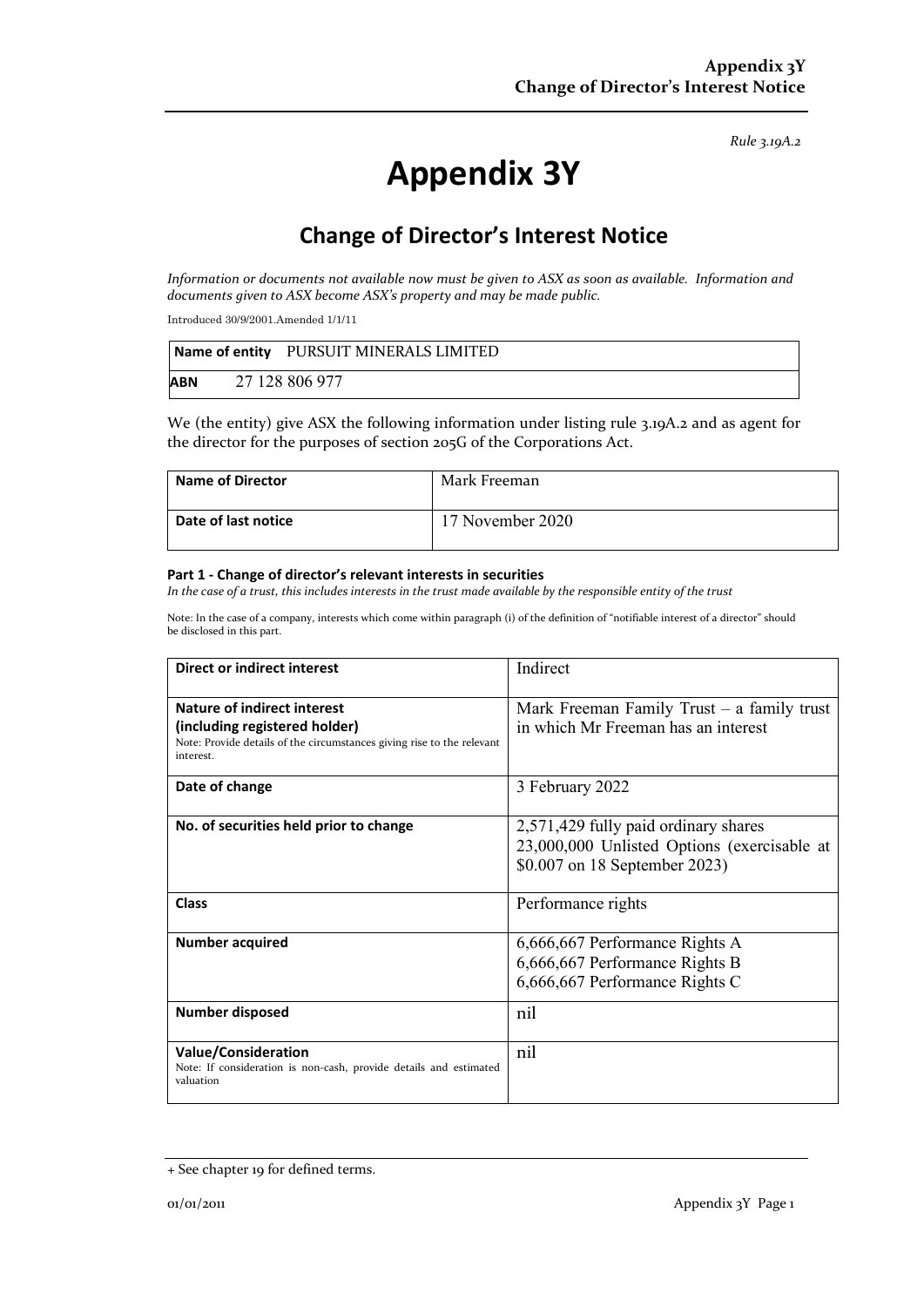| No. of securities held after change<br>Mark Freeman Family trust                                                                                                           | 2,571,429 fully paid ordinary shares<br>23,000,000 Unlisted Options (exercisable at<br>\$0.007 on 18 September 2023)<br>6,666,667 Performance Rights A<br>6,666,667 Performance Rights B<br>6,666,667 Performance Rights C |
|----------------------------------------------------------------------------------------------------------------------------------------------------------------------------|----------------------------------------------------------------------------------------------------------------------------------------------------------------------------------------------------------------------------|
| Nature of change<br>Example: on-market trade, off-market trade, exercise of options,<br>issue of securities under dividend reinvestment plan, participation in<br>buy-back | following<br>rights<br>Performance<br>issued<br>shareholder approval given at the Annual<br>General Meeting held 31 January 2022.                                                                                          |

## **Part 2 – Change of director's interests in contracts**

Note: In the case of a company, interests which come within paragraph (ii) of the definition of "notifiable interest of a director" should be disclosed in this part.

| <b>Detail of contract</b>                                                                                                                                                   | N/A |
|-----------------------------------------------------------------------------------------------------------------------------------------------------------------------------|-----|
| <b>Nature of interest</b>                                                                                                                                                   | N/A |
| Name of registered holder<br>(if issued securities)                                                                                                                         | N/A |
| Date of change                                                                                                                                                              | N/A |
| No. and class of securities to which<br>interest related prior to change<br>Note: Details are only required for a contract in<br>relation to which the interest has changed | N/A |
| Interest acquired                                                                                                                                                           | N/A |
| Interest disposed                                                                                                                                                           | N/A |
| <b>Value/Consideration</b><br>Note: If consideration is non-cash, provide details<br>and an estimated valuation                                                             | N/A |
| Interest after change                                                                                                                                                       | N/A |

## **Part 3 – +Closed period**

| Were the interests in the securities or contracts detailed $\vert$ No      |  |
|----------------------------------------------------------------------------|--|
| above traded during a +closed period where prior written                   |  |
| clearance was required?                                                    |  |
| If so, was prior written clearance provided to allow the trade $\vert$ N/A |  |
| to proceed during this period?                                             |  |
| If prior written clearance was provided, on what date was $\vert$ N/A      |  |
| this provided?                                                             |  |

<sup>+</sup> See chapter 19 for defined terms.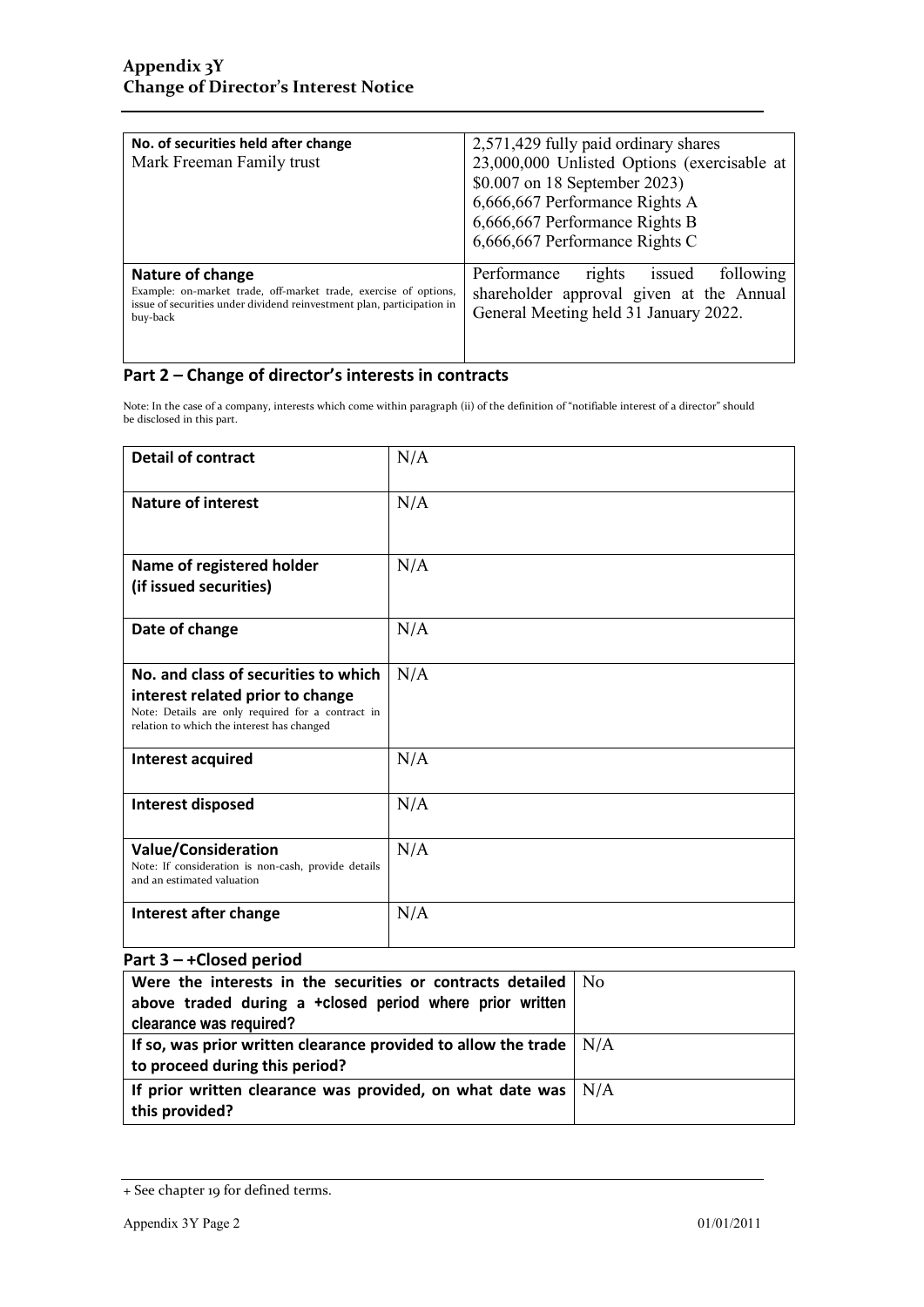*Rule 3.19A.2*

# **Appendix 3Y**

# **Change of Director's Interest Notice**

*Information or documents not available now must be given to ASX as soon as available. Information and documents given to ASX become ASX's property and may be made public.*

Introduced 30/9/2001.Amended 1/1/11

|            | Name of entity PURSUIT MINERALS LIMITED |
|------------|-----------------------------------------|
| <b>ABN</b> | 27 128 806 977                          |

We (the entity) give ASX the following information under listing rule 3.19A.2 and as agent for the director for the purposes of section 205G of the Corporations Act.

| <b>Name of Director</b> | Robert (Bob) Affleck |
|-------------------------|----------------------|
| Date of last notice     | $23$ June $2021$     |

#### **Part 1 - Change of director's relevant interests in securities**

*In the case of a trust, this includes interests in the trust made available by the responsible entity of the trust*

Note: In the case of a company, interests which come within paragraph (i) of the definition of "notifiable interest of a director" should be disclosed in this part.

| Direct or indirect interest                                                                                                                         | <b>Direct</b>                                                                                      |
|-----------------------------------------------------------------------------------------------------------------------------------------------------|----------------------------------------------------------------------------------------------------|
| Nature of indirect interest<br>(including registered holder)<br>Note: Provide details of the circumstances giving rise to the relevant<br>interest. |                                                                                                    |
| Date of change                                                                                                                                      | 3 February 2022                                                                                    |
| No. of securities held prior to change                                                                                                              | Nil                                                                                                |
| <b>Class</b>                                                                                                                                        | Performance rights                                                                                 |
| <b>Number acquired</b>                                                                                                                              | 5,000,000 Performance Rights A<br>5,000,000 Performance Rights B<br>5,000,000 Performance Rights C |
| <b>Number disposed</b>                                                                                                                              | nil                                                                                                |
| <b>Value/Consideration</b><br>Note: If consideration is non-cash, provide details and estimated<br>valuation                                        | nil                                                                                                |

<sup>+</sup> See chapter 19 for defined terms.